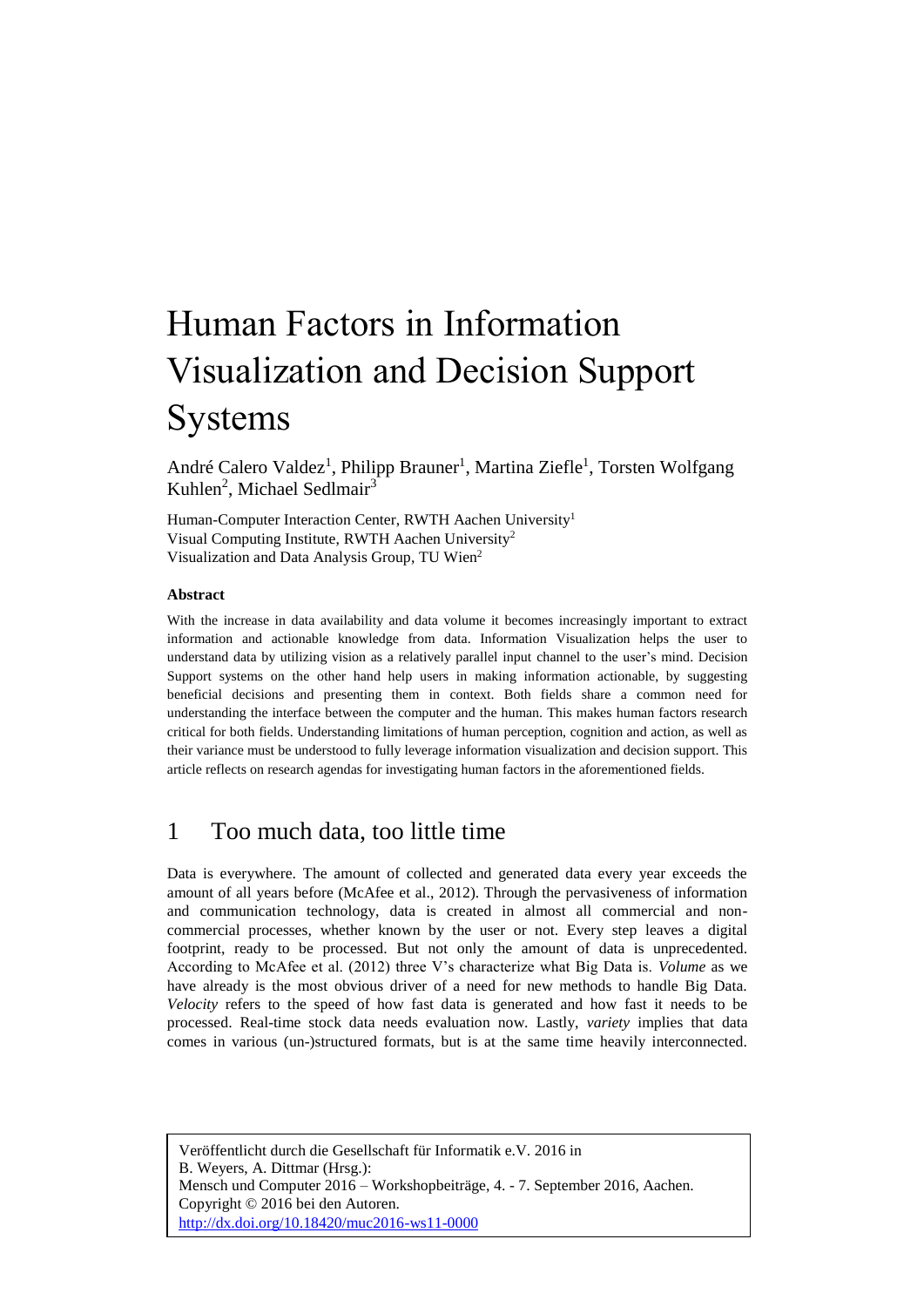Mobile phone users not only generate data from surfing the web, but also generate location data, app data, and health data. Sensors are ubiquitous and their data needs to be integrated. In face of the Internet of Things, Industrial Internet, or Industry 4.0 and increasingly pervasive digitalization a tsunami of data will revolutionize our everyday lives. Can we use Big Data to tackle global challenges?

Various approaches have been developed to grasp Big Data. *Machine Learning* addresses Big Data by using algorithmic approaches to tackle the sheer size and complexity of data. On the other hand, *Visual Analytics* is a field that tries to combine information visualization – the science of visually displaying quantitative information – with nearby fields, such as knowledge discovery, cognitive and perceptual sciences, statistical analysis. Bringing those two approaches together is the aim of Human-Computer Interaction and Knowledge Discovery in Databases (HCI-KDD, cf. Holzinger, 2013). The overall aim is to support decision-making on the basis of data. Or, how do we get from large amounts of data from the digital world into actionable knowledge in the mental world?

Many of the hard questions have been approached, yet remain partially unanswered. Where is the place of the Human in the Loop (Holzinger 2016)? How do we design interfaces that support the users in making decisions (Sedlmair et al. 2012)? How do we technically create visualizations that represent hard scientific problems (Childs et al. 2013)? How much does a visualization tool need to be tailored the specific problem, how much generalization is possible (Wickham, 2010)? What insights can be drawn from a specific visualization, and by whom (Yi et al. 2008)?

This article reflects on these questions and its implications and elaborates on the meaning of human-factors research for these questions. It furthermore refers to articles with research agendas in their given field that elaborate on these questions.

# 2 Managing Information Complexity

Managing large amounts of data can be a critical advantage for business in the age of Industrie 4.0 and the Internet of Things. Corporate information management or Enterprise Resource Planning (ERP) systems help decision makers to steer business externally and internally. These systems may encapsulate and aggregate key performance indicators into actionable knowledge or helpful information. Still, these systems rely on machine learning or data analysis techniques not immune to faulty outcomes. When data, algorithm output and personal knowledge are in dissonance with reality bad decisions can be made. How individuals deal with this dissonance – do they favor their knowledge over seemingly perfect algorithms – is highly individual and thus of interest to human factors research. What conditions are necessary for decision makers to adequately judge the information from an ERP System must be understood, before automated decision making or monitoring of cyberphysical systems may become widely accepted. The algorithm-human hybrid decisionmaking depends on understanding interactions of system, user and context (Brauner et al. 2016).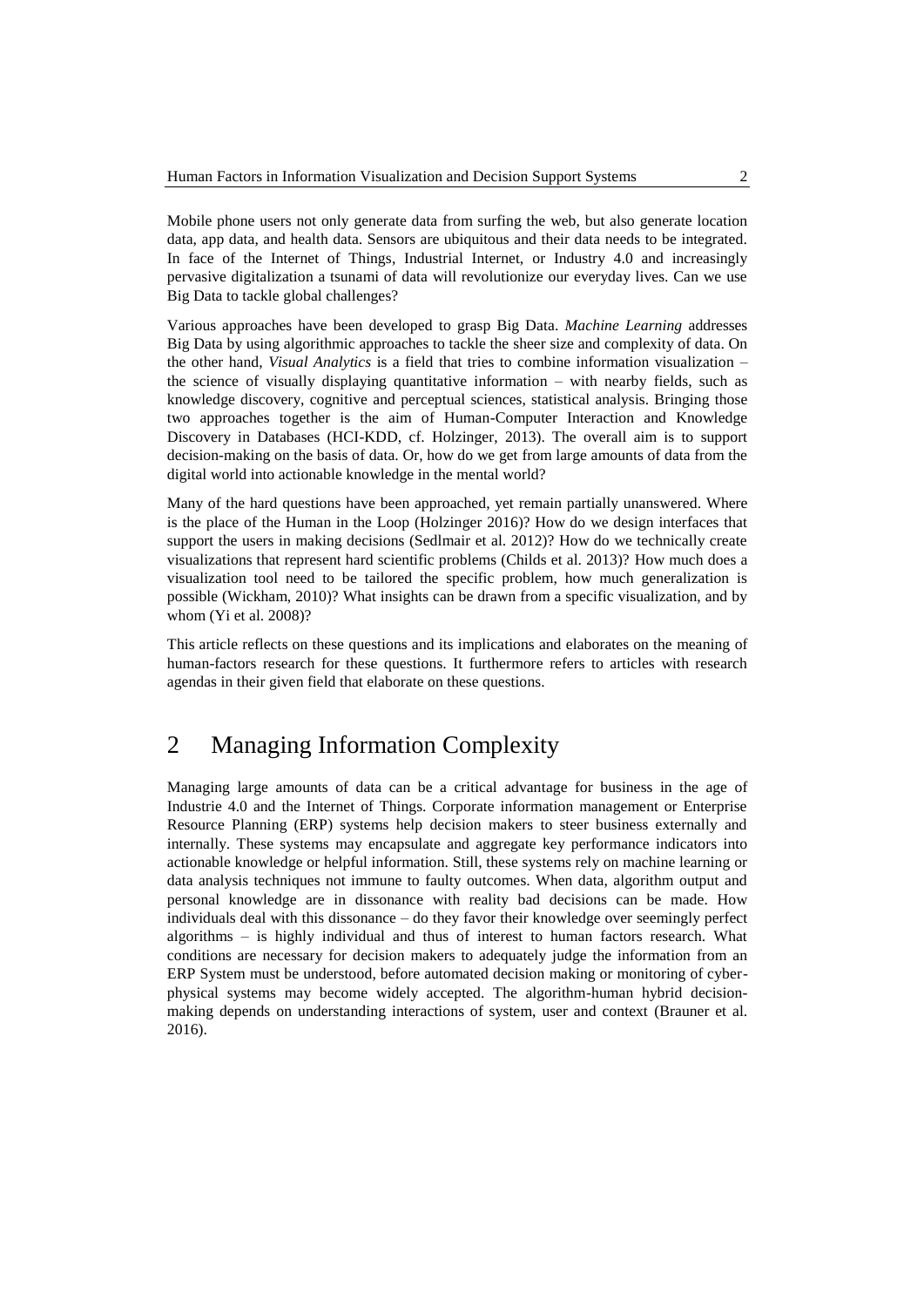Understanding these interactions is not only necessary when steering a corporation, but also when trying to automatize analysis of business-critical data from text sources. Text-mining approaches have come a long way; yet, they still rely on human feedback to adequately map topics from documents in new domains. Integrating this feedback into the algorithm can be used to understand research output in a digitalized organization to maintain a competitive advantage in technology forecasting, for instance. (Thiele et al. 2016)

Visualizing the output of such algorithms is mostly done using graph-based approaches, visualizing topic-document relations or co-authorship networks. Various tools exist that help understand the content and social structure encoded in digital libraries. But graph representations, as ingenious they are, come with a sensitive complexity functions. Networks of a given size can exponentially increase in complexity given not only their relations but also their communities. Understanding graph complexity is necessary to help design informative graph-based visualizations that are rich in information, but also understandable (Abels et al. 2016).

# 3 Medical Applications

The largest field of application of Big Data approaches is medicine. Medicine suffers from quantity and the unstructured nature of its data, often aggregated from different sensors, with different timings and various levels of aggregations. Medical data is highly patientdependent as no patient is alike. Detecting anomalies from image data or time-series data is hard for humans, thus the large field of biomedical data mining. Still, in the end the doctor has to make a decision based on actionable knowledge. Doctors must understand the capabilities and limitations of algorithms and make judgments accordingly. Integrating the doctor in the algorithm-based decision-making process is crucial for building trust in bigdata solutions and to foster understanding of (rare) diseases. One tool are interactive recommender systems (Holzinger et al. 2016) for medical applications. By allowing decision-making with a doctor-in-the-loop they utilize the knowledge and wisdom of doctors in conjunction with the rigor and conscientiousness of machine-learning algorithms. The question is how to design interfaces and how to incorporate domain knowledge as to maximize support for the experts – in this case: doctors.

On the other side of the table we have patients., who want the best-possible treatment and who want to understand their condition. The informed patient wants to know about their health status regularly and keep an eye on their health parameters. One problem is, that the need for information increases with age, because chronic diseases in particular require monitoring of health parameters, which increase with age. But age does not only increase the need for health surveillance, it also increases the diversity in the present population, regarding perceptual and cognitive capabilities. Therefore it is particularly necessary to address patient diversity when visualizing health data to a patient (Theis et al. 2016). Only human factors research and age-dependent health visualization can help leverage the advantages of data-driven health.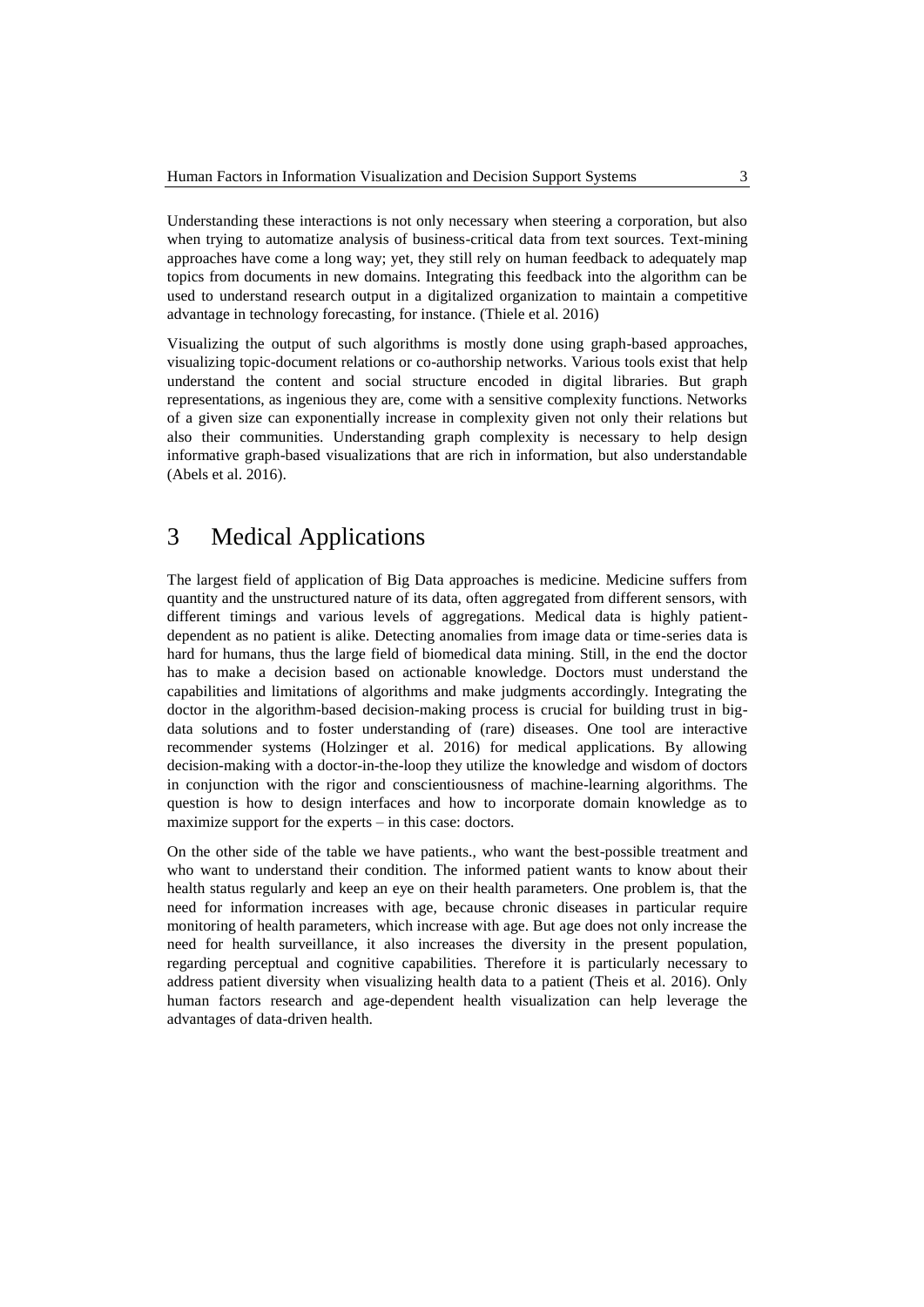# 4 Uncertainty and Trust

Independent of their usage context, information visualization uses data from sources that are necessarily uncertain. While the data may be discrete and often correct, probabilistic algorithms and the open-world assumption remind us that uncertainty is always present. The more pressing question is how does the visual representation of data incorporate the uncertainty and how can a user communicate their own uncertainty to a computer (Seipp et al. 2016). Scientific publications have an established modus operandi in reporting uncertainty. Disputable as they may be, publications based on quantitative data are seldom found without a p-value or better confidence intervals, communicating the uncertainty in the data. Some of these measures are also found in information visualization or visual analytics, but research is still necessary when trying to visualize where uncertainty comes from (i.e. from the model, data, etc.). Furthermore communicating uncertainty to the computer has hardly been investigated so far. This uncertainty can stem from differences in domain knowledge, experience with visualizations, or expertise in using a system at hand. Humanfactors research should address these differences and their implications on human-computer interaction in both directions (Seipp et al. 2016).

Besides uncertainty of data, how visualizations are crafted may impact their utility and their credibility. With rising distrust in elites, authorities and science, it becomes important to investigate the trustworthiness of scientific visualizations. Exploratory research hints to the fact that design-factors of visualizations directly influence credibility (Platte et al. 2016). In particular, the amount of presented visual information may follow a U-shaped curve, causing distrust in visualizations that focus on minimalistic ink usage and information reduction on one end of the spectrum. Here, viewers wonder about what might be (purposefully) hidden from them. On the other end of the spectrum, adding too much ink, e.g. by adding explanatory information, may be perceived as maliciously manipulative, if the visualization hints to a conclusion that is too obvious. Finding the sweet spot of data-to-ink ratio may depend on domain knowledge, personality factors and education and is thus of interest to human factors research.

# 5 Summary

In order to successfully manage the information age, it is necessary to include human factors research in all fields of data and information applications. In particular, the interfaces between humans and computers, and their consequences must be investigated from a human factors perspective, when moving to the domain of information visualization and decision support systems. Differences in demographics, personality, domain knowledge, experience with visualizations, data and algorithms may all play a role in understanding how to create solutions that leverage data and information for human benefits, be it in medicine, industry or science. Even when all aspects of perceptual and cognitive diversity were addressed, emotional aspects in decision-making would be a core aspect that needed a human factors perspective. Understanding how uncertainty, trust and risk affect decision-making and thus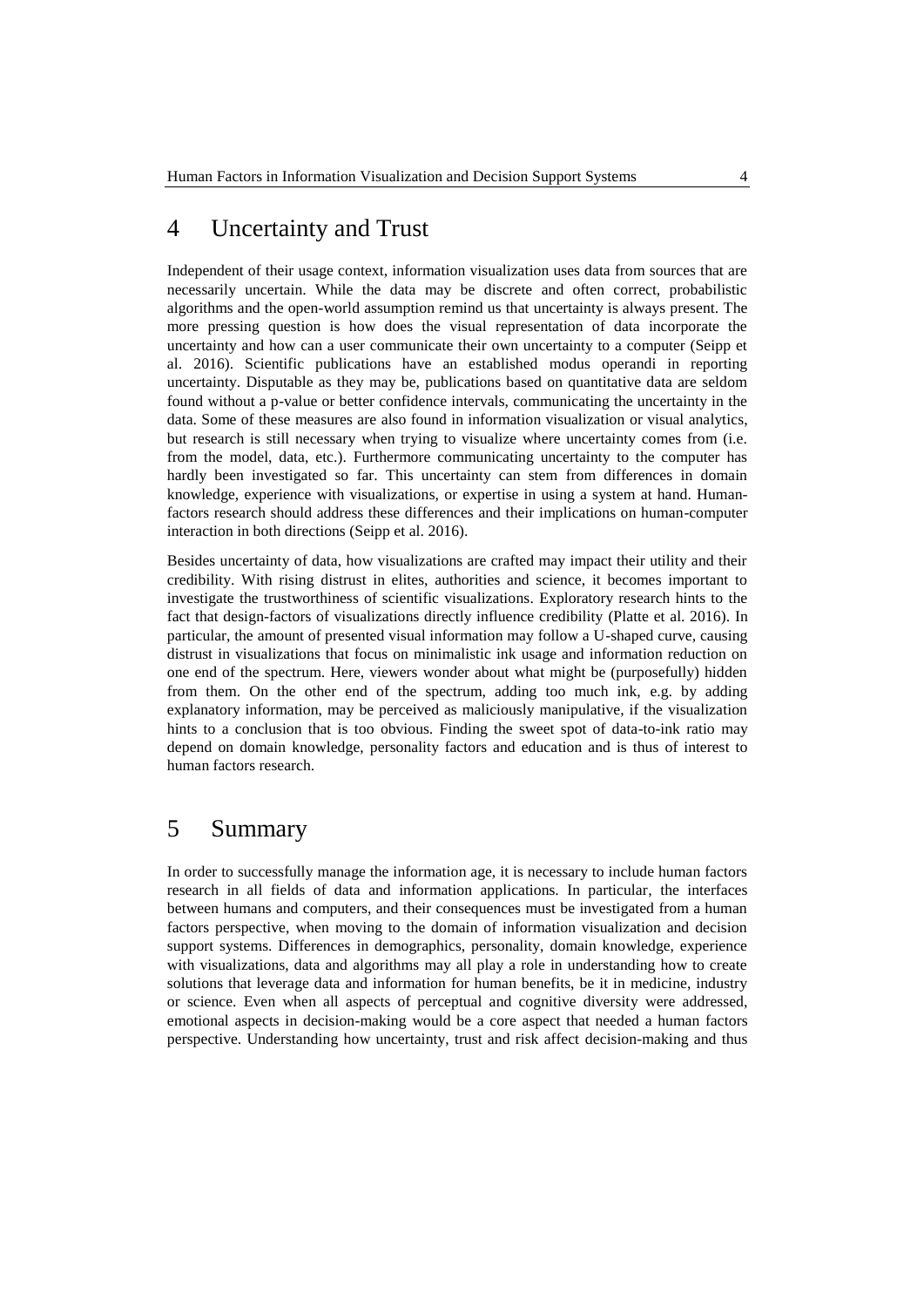information visualization can address them, is crucial for a holistic and successful approach to Big Data in the future.

#### **Acknowledgements**

The authors thank the German Research Council DFG for the friendly support of the research in the excellence cluster "Integrative Production Technology in High Wage Countries".

#### **Literaturverzeichnis**

- Childs, H., Geveci, B., Schroeder, W., Meredith, J., Moreland, K., Sewell, C., ... & Bethel, E. W. (2013). Research challenges for visualization software. *Computer*, (5), 34-42.
- Holzinger, A. (2013). Human-Computer Interaction and Knowledge Discovery (HCI-KDD): What Is the Benefit of Bringing Those Two Fields to Work Together? In *Availability, Reliability, and security in Information Systems and HCI* (pp. 319-328). Springer Berlin Heidelberg.
- Holzinger, A. (2016). *Interactive machine learning for health informatics: when do we need the human-in-the-loop?. Brain Informatics,* 1-13.
- McAfee, A., Brynjolfsson, E., Davenport, T. H., Patil, D. J., & Barton, D. (2012). *Big data. The management revolution. Harvard Bus Rev*, 90(10), 61-67.
- Sedlmair, M., Meyer, M., & Munzner, T. (2012). Design study methodology: Reflections from the trenches and the stacks. *Visualization and Computer Graphics, IEEE Transactions on*, *18*(12), 2431-2440.
- Wickham, H. (2010). A layered grammar of graphics. *Journal of Computational and Graphical Statistics*, *19*(1), 3-28.
- Yi, J. S., Kang, Y. A., Stasko, J. T., & Jacko, J. A. (2008). Understanding and characterizing insights: how do people gain insights using information visualization?. In *Proceedings of the 2008 Workshop on BEyond time and errors: novel evaLuation methods for Information Visualization* (p. 4). ACM.
- Abels, S., Greven, C., Calero Valdez, A., Schroeder, U., Zielfe, M. (2016). Graph Complexity in Visual Recommender Systems for Scientific Literature. In Mensch und Computer 2016 – Workshopband
- Brauner, P., Calero Valdez, A., Philipsen, R., Ziefle, M. (2016). On Studying Human Factors in Complex Cyber-Physical Systems. In Mensch und Computer 2016 – Workshopband
- Holzinger, A., Calero Valdez, A., Ziefle, M. (2016). Towards Interactive Recommender Systems with the Doctor-in-the-Loop. In Mensch und Computer 2016 – Workshopband
- Platte, L. Freitag, S., Schubert, L., Molis, J., Calero Valdez, A., Ziefle, M. (2016). Trustworthiness of visualizations of mobility-induced CO2 emissions. In Mensch und Computer 2016 – Workshopband
- Seipp, K., Ochoa, X., Gutiérrez, F., Verbert, K. (2016). A Research Agenda for Managing Uncertainty in Visual Analytics. In Mensch und Computer 2016 - Workshopband
- Theis, S., Bröhl, C., Rasche, P., Wille, M., Schlick, C.M., Mertens, A. (2016). Age-dependent health data visualizations: a research agenda. In Mensch und Computer 2016 – Workshopband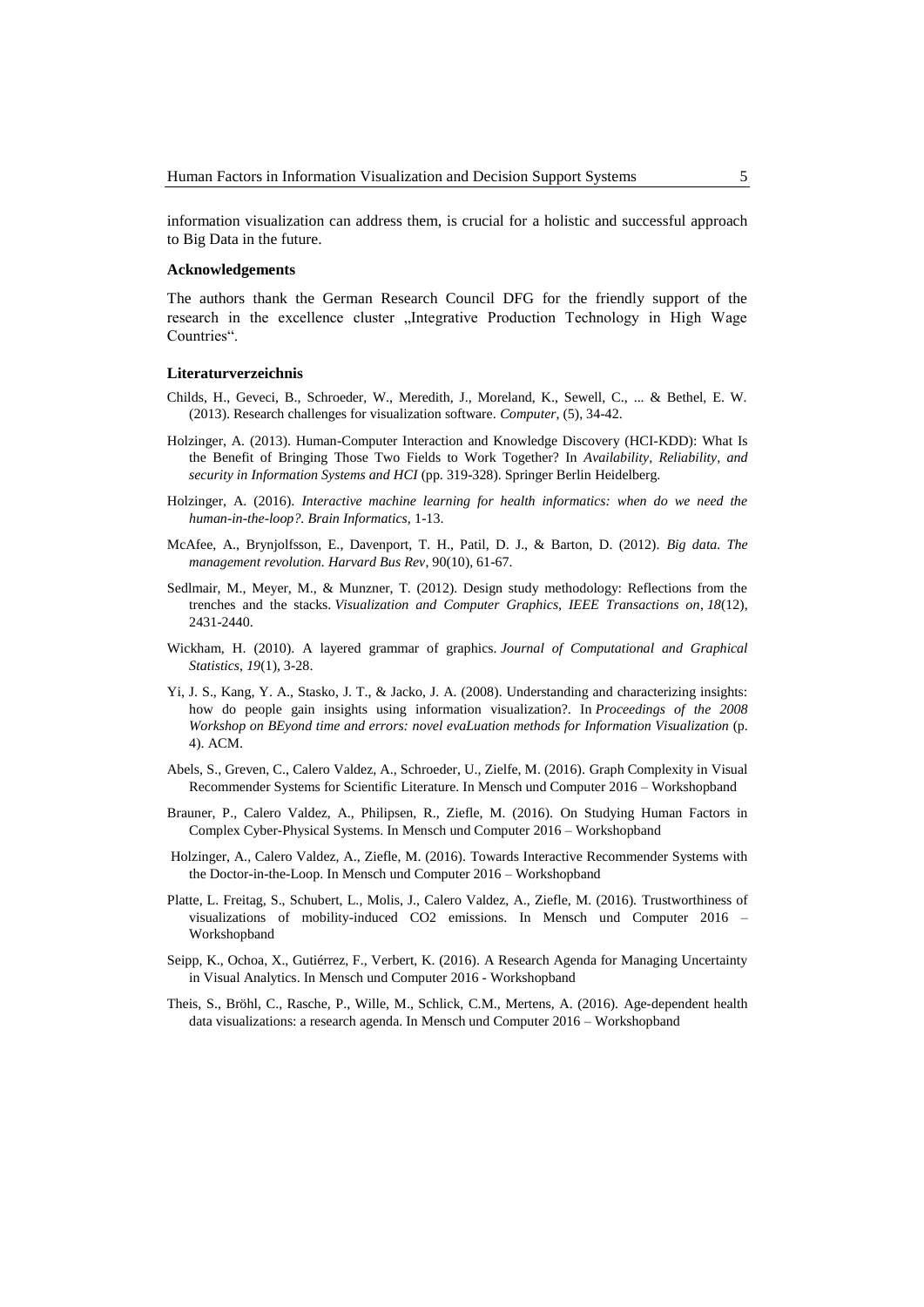Thiele, T., Sommer, T., Schröder, S., Richert, A., Jeschke, S. (2016). Human-in-the-loop Processes as Enabler for Data Analytics in Digitalized Organizations. In Mensch und Computer 2016 - Workshopband

#### **Autoren**

### Calero Valdez, André







André Calero Valdez has studied computer science at the RWTH Aachen University and holds a PhD in Psychology also from RWTH Aachen University. He a senior researcher at the Human-Computer Interaction Center of the RWTH Aachen University and visiting professor with the HCI-KDD group in Graz, Austria. His thesis dealt with the topic of user-centered design of small screen devices for diabetes patients. He currently conducts research in the topics of knowledge management, social media, and decision support by visualizations. The aim is to manage complexity of information by applying human-computer interaction principles.

### Brauner, Philipp

Philipp is computer scientist, psychologist, and communication scientist and researches human performance in cyber-physical systems in various domains. He is an expert in using serious games, gamebased learnings, and gamification to increase performance, motivation, and engagement in interacting with CPS.

### Ziefle, Martina

Martina Ziefle holds the chair of communication science and is founding member of the Human-Computer Interaction Center of the RWTH Aachen University. Her research addresses the communication between human-human and human-machine with the research focus on technology acceptance for various technologies with respect to user diversity.